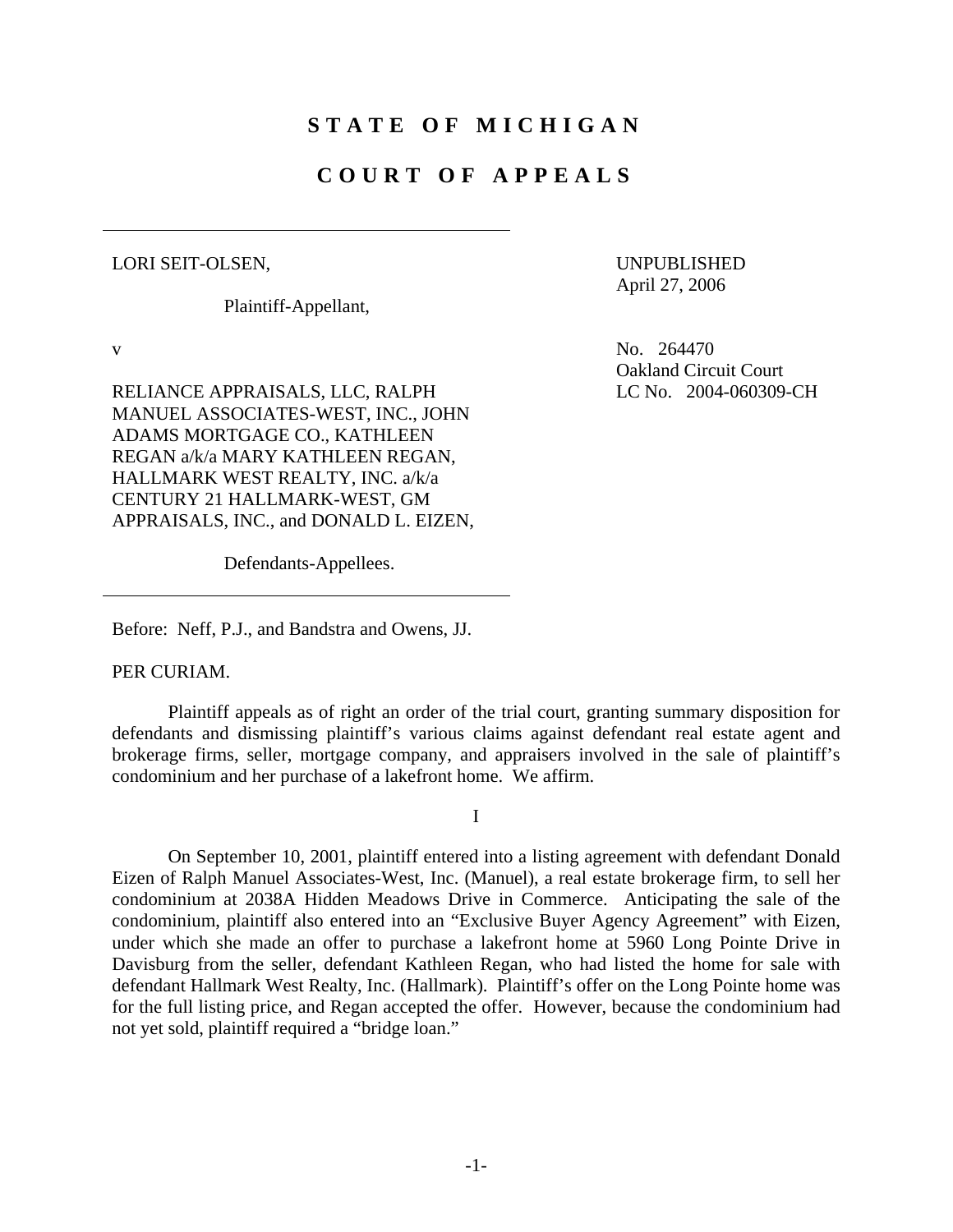Eizen, who was also a loan officer with defendant John Adams Mortgage Company (Adams), undertook efforts to secure the bridge loan for plaintiff. As part of the loan process, Adams secured appraisals of plaintiff's condominium and the Long Pointe property.

Adams retained defendant GM Appraisals, Inc. (GM) to provide an appraisal of plaintiff's condominium. On September 13, 2001, GM appraised the condominium at \$164,000, which was the exact amount necessary to secure plaintiff's bridge loan of \$131,200, at an 80 percent loan value.<sup>1</sup> Adams likewise secured an appraisal of the Long Pointe property for plaintiff, required by her purchase agreement, from defendant Reliance Appraisals, LLC. (Reliance).

According to plaintiff, after closing on the Long Pointe home, plaintiff learned that she was unable to construct a two-car garage as planned because of setback requirements and the placement of the existing water well and septic system. Plaintiff further discovered that other representations allegedly made concerning the home were inaccurate. In particular, the home was not 1,720 square feet, but instead could only accurately be represented as 938 square feet of habitable space, with a basement of 768 square feet. Accordingly, living space in the basement could not be considered an "in law suite" as represented.

Further, plaintiff also subsequently learned that representations made by GM concerning the appraised value of her condominium were inaccurate. When she eventually sold her condominium in February 2003, after making substantial improvements, it sold for only \$153,500, approximately \$15,000 less than the appraised value.

Plaintiff filed a three-count complaint against defendants, alleging negligence and breach of fiduciary duty against Manual and Eizen (Count I); negligence and misrepresentation against Regan and Hallmark (Count II); and failure to provide accurate appraisals against Adams, Reliance, and GM (Count III). The trial court granted summary disposition for all defendants, on separate grounds.

II

This Court reviews de novo a trial court's denial of summary disposition to determine whether the moving party was entitled to judgment as a matter of law. *Maiden v Rozwood*, 461 Mich 109, 118; 597 NW2d 817 (1999). Summary disposition under MCR 2.116(C)(10) is properly granted when there is no genuine issue of material fact and the movant is entitled to judgment as a matter of law. *Smith v Globe Life Ins Co*, 460 Mich 446, 454; 597 NW2d 28 (1999). The court considers the pleadings, affidavits, depositions, admissions and other documentary evidence in the light most favorable to the nonmoving party. *Id.* The moving party must specifically identify the undisputed factual issues and has the initial burden of supporting its position with documentary evidence. *Id*. at 455; *Maiden, supra* at 120. The responding party

 $\overline{a}$ 

<sup>&</sup>lt;sup>1</sup> When plaintiff's condominium still had not sold several months later, she sought refinancing of her bridge loan with Adams. In the course of the refinancing, Adams obtained a second appraisal of plaintiff's condominium from GM, which valued the condominium at \$168,000.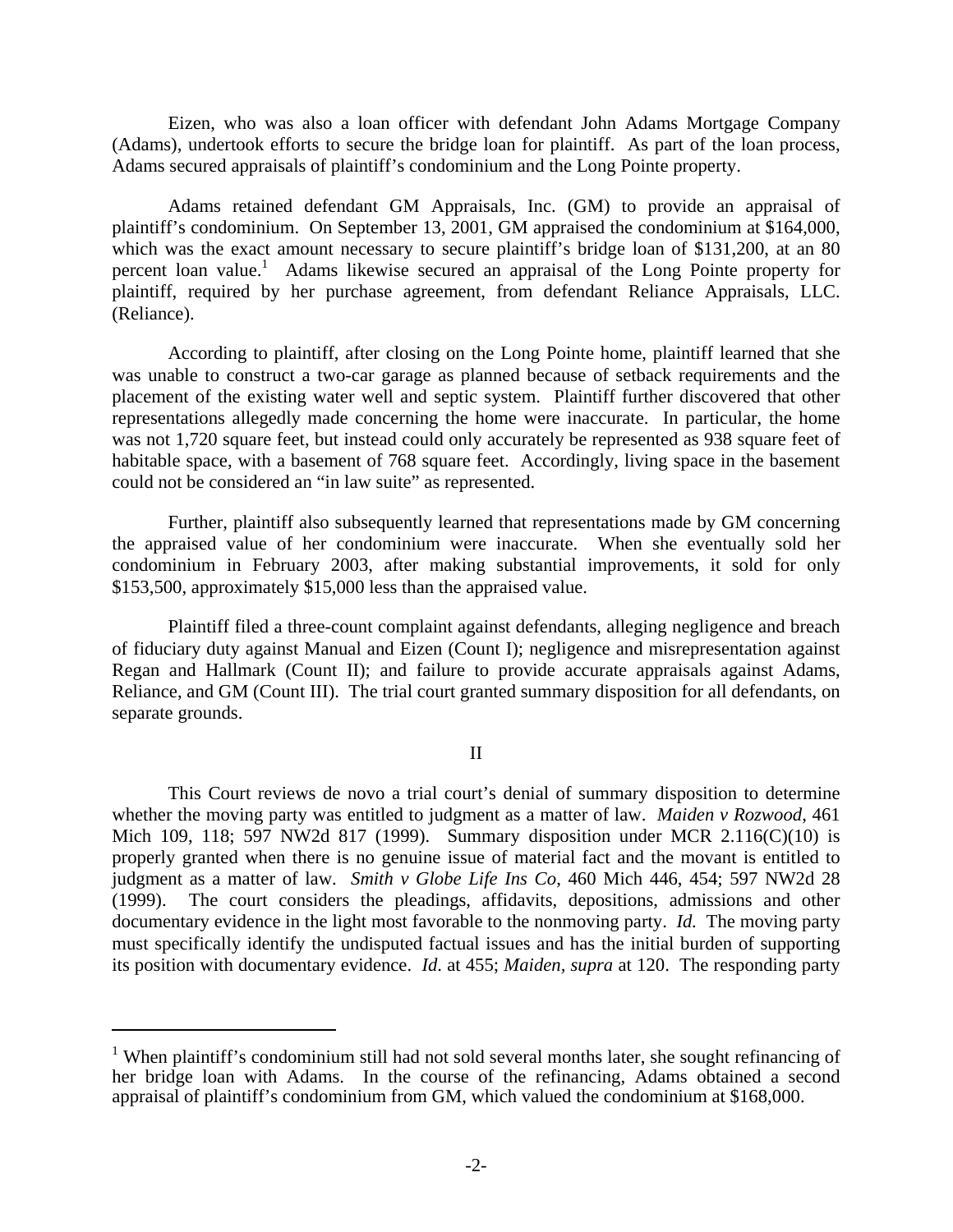must then present legally admissible evidence to demonstrate that a genuine issue of material fact remains for trial. *Id.*; *Smith, supra* at 455 n 2.

A trial court may properly grant summary disposition on the basis of a valid release pursuant to MCR 2.116(C)(7). *Hall v Small*, 267 Mich App 330, 333, 336; 705 NW2d 741 (2005).

### III. Claims against Seller and Broker of Long Pointe Home

Plaintiff first argues that the court erred in granting summary disposition in favor of defendants Regan and Hallmark. We find no error.

Plaintiff's complaint alleged misrepresentation and negligence against Regan and Hallmark on the basis of four inaccuracies in their presale representations: the home's square footage, the existence of an "in-law suite," the potential for a two-stall garage, and water drainage in the basement. The trial court granted summary disposition on the ground that Regan and Hallmark made no misrepresentations on which plaintiff reasonably relied in purchasing the home.

A

With regard to Regan, plaintiff argues on appeal that the trial court erred in concluding that an "as is" clause in the closing documents defeated plaintiff's claims of negligence and fraud. Plaintiff contends that she would not have purchased the property had she not been able to build the two-car garage and count the home's lower level as habitable space.

traditional common-law fraud, innocent misrepresentation, or silent fraud.<sup>2</sup> *M & D, Inc v* Plaintiff fails to set forth any particular theory with regard to her claims of fraud, e.g. *McConkey,* 231 Mich App 22, 26-27; 585 NW2d 33 (1998). Nonetheless, proof of a false representation is a necessary element of both common-law fraud and innocent misrepresentation. *Id.* at 27. Additionally, a plaintiff must show reliance on the false representation to his or her detriment. *Id*.

"A misrepresentation claim requires reasonable reliance on a false representation." *Nieves v Bell Industries, Inc*, 204 Mich App 459, 464; 517 NW2d 235 (1994). "[A] person who *unreasonably* relies on false statements should not be entitled to damages for misrepresentation."

 $\overline{a}$ 

<sup>&</sup>lt;sup>2</sup> Plaintiff also alleged a "negligence" claim, but has failed to specify the basis or nature of her claim to permit consideration on appeal. An appellant may not merely give issues cursory treatment with little or no citation of supporting authority. *Silver Creek Twp v Corso*, 246 Mich App 94, 99; 631 NW2d 346 (2001). The tort of negligent misrepresentation arises when a party justifiably relies to his detriment on information prepared without reasonable care by one who owed a duty to exercise reasonable care. *Williams v Polgar*, 391 Mich 6, 20-21; 215 NW2d 149 (1974); *Mable Cleary Trust v Edward-Marlah Muzyl Trust*, 262 Mich App 485, 502; 686 NW2d 770 (2004), but see *M & D, supra* at 34-35 (discussing the proper basis of a negligence claim in the context of a real estate sale involving an unreasonably dangerous condition).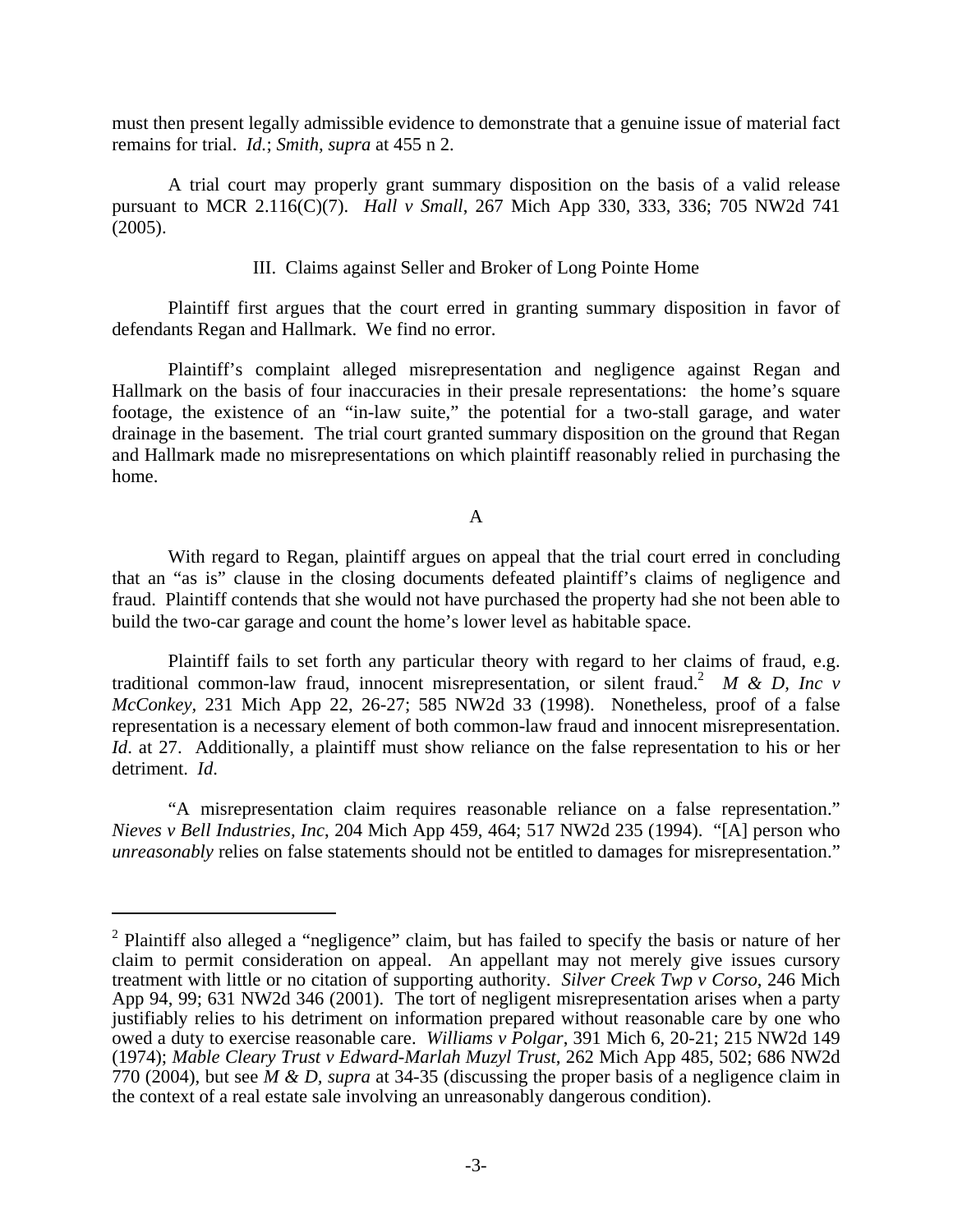*Novak v Nationwide Mut Ins Co*, 235 Mich App 675, 690; 599 NW2d 546 (1999). "[A] plaintiff cannot claim to have been defrauded where he had information available to him that he chose to ignore." *Nieves, supra* at 465.

Further, "in order to prove a claim of silent fraud, a plaintiff must show that some type of representation that was false or misleading was made and that there was a legal or equitable duty of disclosure." *M & D, supra* at 31. A claim of silent fraud may not be established by merely showing that a seller knew there was a hidden defect and that the purchaser has no knowledge of it. *Id*. at 31-32. Rather, it must generally be shown that the nondisclosure related to a specific inquiry by the purchaser such that the statements by the seller were in some way incomplete or misleading. *Id*. at 31.

The trial court found no basis for plaintiff's reliance on the alleged misrepresentations. The court noted that the representations at issue were not made by Regan or Hallmark; any information relied on came from the listing advertisement, which expressly stated that it was not guaranteed and should be independently verified; and the purchase agreement contained provisions foreclosing any reliance on representations by the seller or broker and holding the broker harmless.

We agree that the alleged misrepresentations do not support a claim of fraud against Regan. There is no evidence that Regan made false representation on which plaintiff reasonably relied or that Regan committed silent fraud through nondisclosure.

ingress and egress, and Regan obtained no permits to allow it to be sold as a separate unit.<sup>3</sup> According to plaintiff's deposition testimony, she had only one conversation with Regan, which focused on the water well and did not discuss anything in depth. Plaintiff acknowledged that the alleged square footage misrepresentation was not made by Regan, but was merely the square footage stated on the internet listing, which also showed the square footage of the finished basement as 760 square feet. Plaintiff made several visits to the home, had an independent home inspection performed, and received an appraisal before closing on the home. That the lower level was included in the 1,720 square footage would have been evident to plaintiff upon her walks through the home before making her offer of purchase, and was expressly shown in the appraisal. There is no evidence that plaintiff reasonably relied on any false representation of the square footage by Regan. Moreover, the listing and the purchase agreement expressly disclaimed any guarantee concerning the listing information and stated, in particular, that "if square footage is a material matter to the buyer, it must be verified during the inspection period." The same reasoning applies to defeat plaintiff's claim that the basement was misrepresented as an "in-law suite" because it is "legally nonexistent" i.e., it lacked windows, a proper means of

Moreover, there is no evidence that plaintiff inquired specifically about the square footage or the in-law suite such that any nondisclosure was actionable as silent fraud. *Id*. at 31.

1

<sup>&</sup>lt;sup>3</sup> Plaintiff's expert appraiser opined that only the above-grade measurements of value could be considered given these conditions, which plaintiff asserts makes her home essentially a onebedroom home.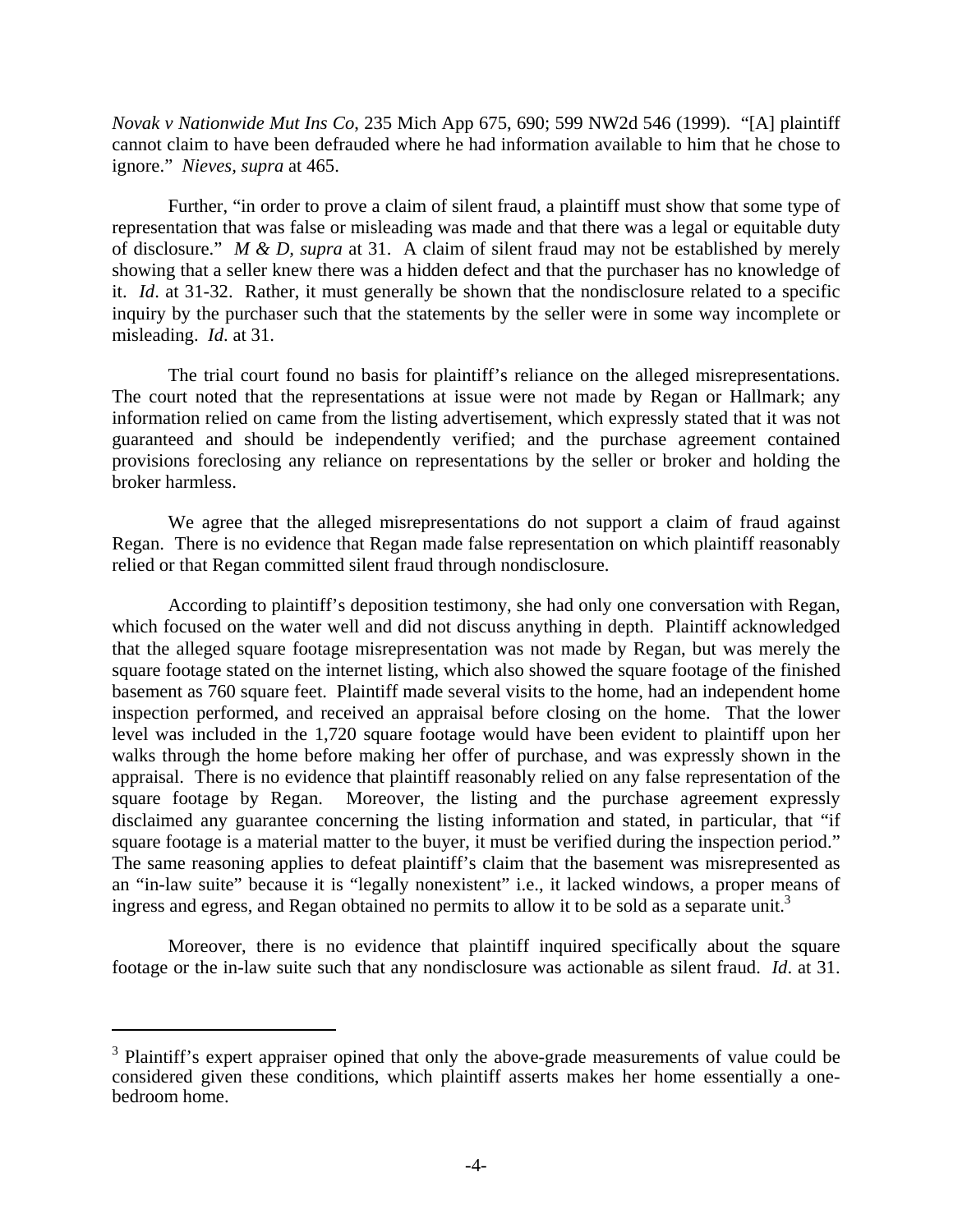To the contrary, in her deposition plaintiff testified that she did not notice the "in-law suite" in the listing and that she first saw the phrase when she met with one of her attorneys after the closing on the home. Further, she did not rely on the representation that the home included an "in-law suite," in particular, but relied on the representations of the seller and her agent generally for their information and expertise. Absent any reliance on the alleged misrepresentation, plaintiff's fraud claims concerning the in-law suite fail.

Regarding the alleged misrepresentation that a two-car garage could be constructed, plaintiff likewise has not shown that she relied on any representations by Regan. *Id.* at 27, 31. Plaintiff testified that she did not recall whether Regan made any representations about the garage, but that Regan's husband "commented that there was plenty of room for a two car garage, and he pointed out the area and that they had applied for a permit." Plaintiff also cites a statement on the listing. Even disregarding that the representations at issue were not made by Regan, we find no basis for a claim of fraud on these facts. The representations, as phrased, are more an expression of opinion than an expression of fact. Plaintiff's later discovery that the location of the well and septic system would need to be moved to construct the garage, and her appraiser's opinion that a permit would not be issued because of set-back requirements, does not support a conclusion that Regan engaged in a misrepresentation.

With regard to the basement, although plaintiff cited misrepresentation concerning basement drainage in her complaint, plaintiff has not included this particular misrepresentation in her argument on appeal with respect to Regan. We therefore decline to address this claim. An appellant may not merely announce a position or assert an error and then leave it up to this Court to discover and rationalize the basis for his claims, elaborate for him his arguments, and then search for authority either to sustain or reject his position. *Yee v Shiawassee Co Bd of Comm'rs*, 251 Mich App 379, 406; 651 NW2d 756 (2002).

Plaintiff additionally argues that the trial court erred in deciding that the "as is" clause defeats her claims. As discussed above, and as noted by the trial court, plaintiff's claims fail on several other grounds. Nonetheless, the existence of the "as is" clause further undermines plaintiff's claims, particularly any claim of silent fraud. *M & D, supra* at 32-33.

Plaintiff acknowledges that her purchase agreement contained an "as is" clause and that the property listing, as noted above, contained other statements that specifically disclaimed any representations and warranties about the property. The purchase agreement also contained a provision stating, "Buyers and Sellers acknowledge that they are not relying on any other written or verbal representations by each other or by Listing or Selling Brokers that are not explicitly set forth in this agreement or attached hereto."

Contrary to plaintiff's argument, we disagree that the "as is" clause in the purchase agreement is without effect concerning the alleged misrepresentations. This is not a case in which the buyer expressed some particularized concern or made a direct inquiry, and the seller concealed material facts or made fraudulent representations to the buyer, on which the buyer relied, such that the "as is" clause is ineffective. *Id*. at 33; *Clemens v Lesnek,* 200 Mich App 456, 460-463; 505 NW2d 283 (1993).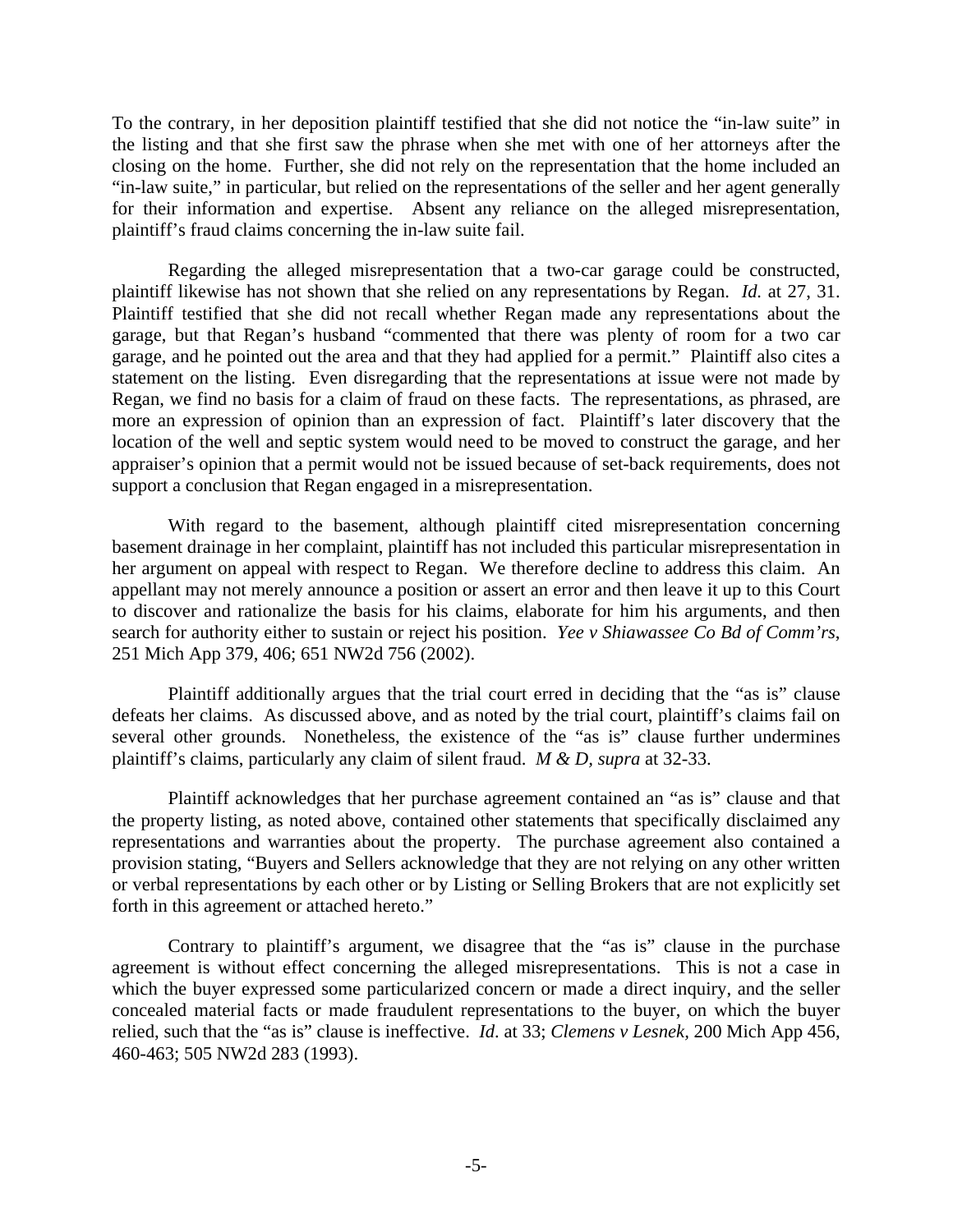"As is" clauses allocate the risk of loss arising from conditions unknown to the parties. . . . "As is" clauses also transfer the risk of loss where the defect should have reasonably been discovered upon inspection, but was not. They do not, however, transfer the risk of loss where "a seller makes fraudulent representations before a purchaser signs a binding agreement." [*Lorenzo v Noel*, 206 Mich App 682, 687; 522 NW2d 724 (1994) (citations omitted.)]

Nor is this a case in which "highly misleading actions" can support a claim of silent fraud, absent a buyer's specific inquiry. *M & D, supra* at 33. We find no error in the grant of Regan's motion for summary disposition.

B

For the same general reasoning discussed above with respect to Regan, we find no error in the grant of summary disposition in favor of Hallmark. Plaintiff testified that she had no specific conversations with the Hallmark agent. She did not talk with the agent about any of the matters allegedly misrepresented. Plaintiff's claim against Hallmark is based solely on the listing advertisement. There is no evidence that Hallmark made false representations on which plaintiff reasonably relied or that Hallmark committed silent fraud through nondisclosure.

2 car garage," plaintiff could not reasonably have relied on this general statement.<sup>4</sup> Although Hallmark's listing represented that the home had 1,720 square footage, plaintiff easily should have recognized upon her visits to the home that the basement area was included in the square footage. Further, plaintiff admitted that she received an appraisal before closing that reflected the upper and lower level square footage, which together totaled 1,742 square feet. That plaintiff did not review the appraisal does not relieve her of knowledge of the facts within. See *Rowady v K Mart Corp,* 170 Mich App 54, 60; 428 NW2d 22 (1988) (A person cannot avoid a contract on the ground he did not read it or did not attend to its terms.) In either situation, plaintiff cannot be said to have reasonably relied on the listing with regard to the home's square footage or claim to have been defrauded on the basis of the listing. *Novak, supra* at 690; *Nieves, supra* at 465. Likewise, with regard to the listing's statement that there was "plenty of room for

Similarly, any claim of negligent misrepresentation is not viable on the facts of this case given that plaintiff did not justifiably rely on the listing with regard to the alleged misrepresentations. Further, we find no basis for disregarding the general rule that a seller's real estate broker or agent owes no duty to a potential buyer. *Andrie v Chrystal-Anderson & Assoc Realtors, Inc*, 187 Mich App 333, 337; 466 NW2d 393 (1991). Absent a duty, no claim of negligence may be pursued. *Id*. We find no error in the grant of summary disposition in favor of Hallmark.

<u>.</u>

 $4$  It is noteworthy that plaintiff holds a master's degree in architecture.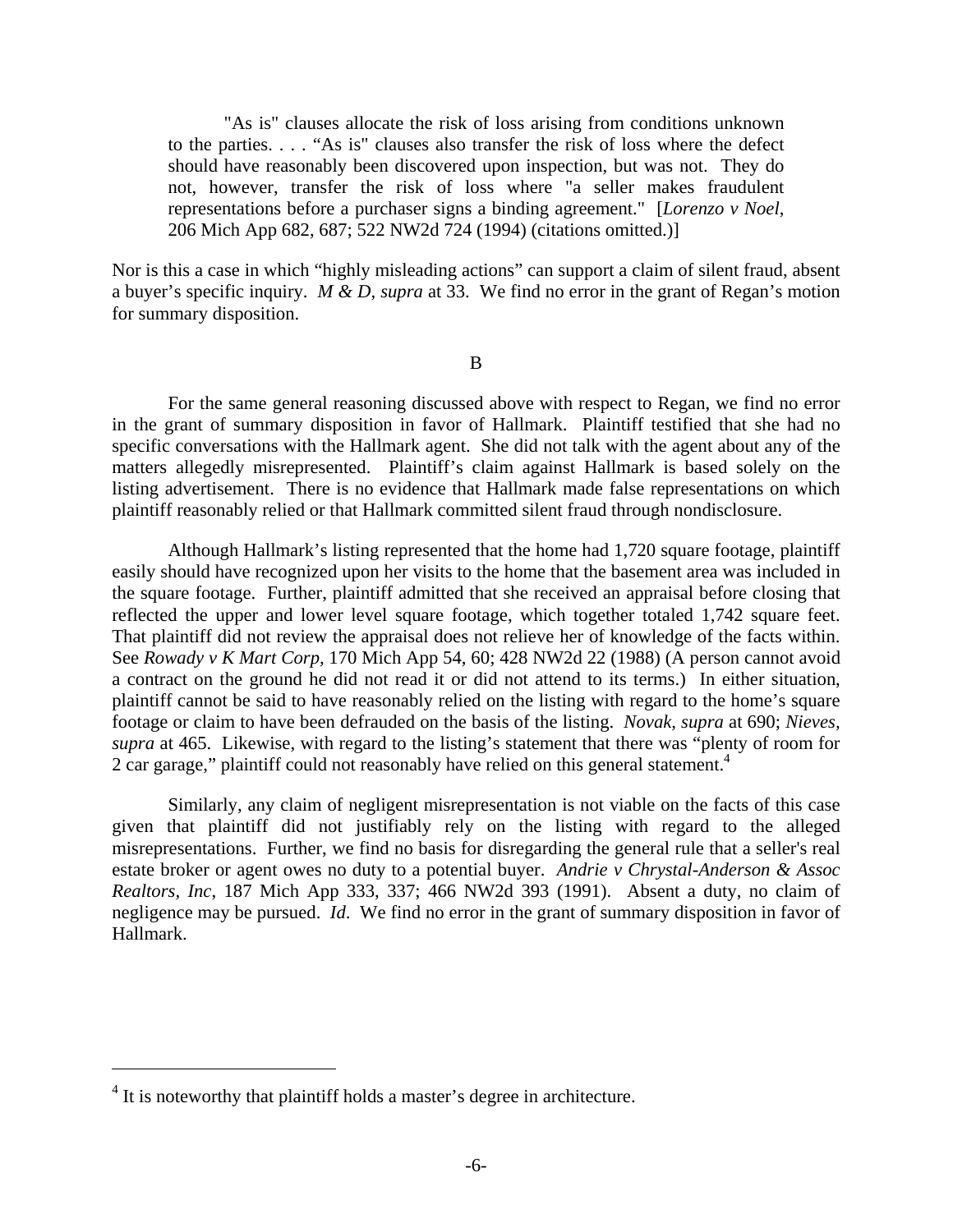#### IV. Claims against Plaintiff's Real Estate Agent and Broker

executed by plaintiff because they failed to disclose material facts in a real estate transaction. Plaintiff argues that Eizen and Manuel remain liable for damages despite a release clause Further, the court erred in ruling as a matter of law that they did not breach their fiduciary duties to plaintiff under the Exclusive Buyer's Agency Agreement. We disagree.

Plaintiff contends that Manuel and Eizen breached their duties as the buyer's broker and agent by misrepresenting their marketing efforts for her condominium; failing to obtain material information about the Long Pointe home, such as information to correct the alleged misrepresentations; failing to provide her closing documents in advance; and failing to disclose that Eizen was a loan officer with Adams. Further, because of the circumstances under which the release clause in her agreement was signed, e.g., in haste, without explanation of the contents, and absent any consideration, the release clause is invalid.

The trial court rejected plaintiff's arguments, concluding that the release was valid and barred plaintiff's claims against Eizen and Manuel. The court found no fraudulent or overreaching conduct by Eizen and Manuel in securing the release, and no misrepresentation or duress such that the release should be held invalid, *Brooks v Holmes*, 163 Mich App 143; 413 NW2d 688 (1987) The court also found no breach of fiduciary duties as set forth in the Purchase Agreement and the Exclusive Buyer's Agency Agreement, noting, in particular, that Eizen and Manuel met their obligations under their agreement with plaintiff to market her condominium.

We concur in the court's reasoning and conclusions. A release is valid if it is fairly and knowingly made; however, a release is invalid if the releasor acted under duress, the release agreement was misrepresented with regard to its nature, or there was fraudulent or overreaching conduct in securing the release. *Brooks, supra* at 145. In this case, as in *Hall, supra* at 335, and *Brooks, supra*, plaintiff never alleged fraud or mistake, and the scope of the release was not at issue, and thus the trial court did not err in failing to consider the circumstances surrounding the signing of the release. *Hall, supra* at 335. Nor does the release fail for lack of separate consideration given that the release did not stand alone, but was part of the sales transactions and closing documents. *Id*. at 334; *Rowady, supra* at 59. To the extent that plaintiff failed to read the release or attend to its terms, liability rests with plaintiff and she cannot thereby avoid its effect. *Id*. at 60; *Hall, supra* at 333.

We also find no error in the court's ruling regarding a breach of fiduciary duty. The court's ruling is fully supported by the facts.

### V. Claims against Appraisers

Plaintiff argues that the court erred in holding that Reliance and GM owed plaintiff no duty to provide accurate appraisals of the properties when plaintiff paid for the appraisals and acted in reliance on the appraisals. We disagree.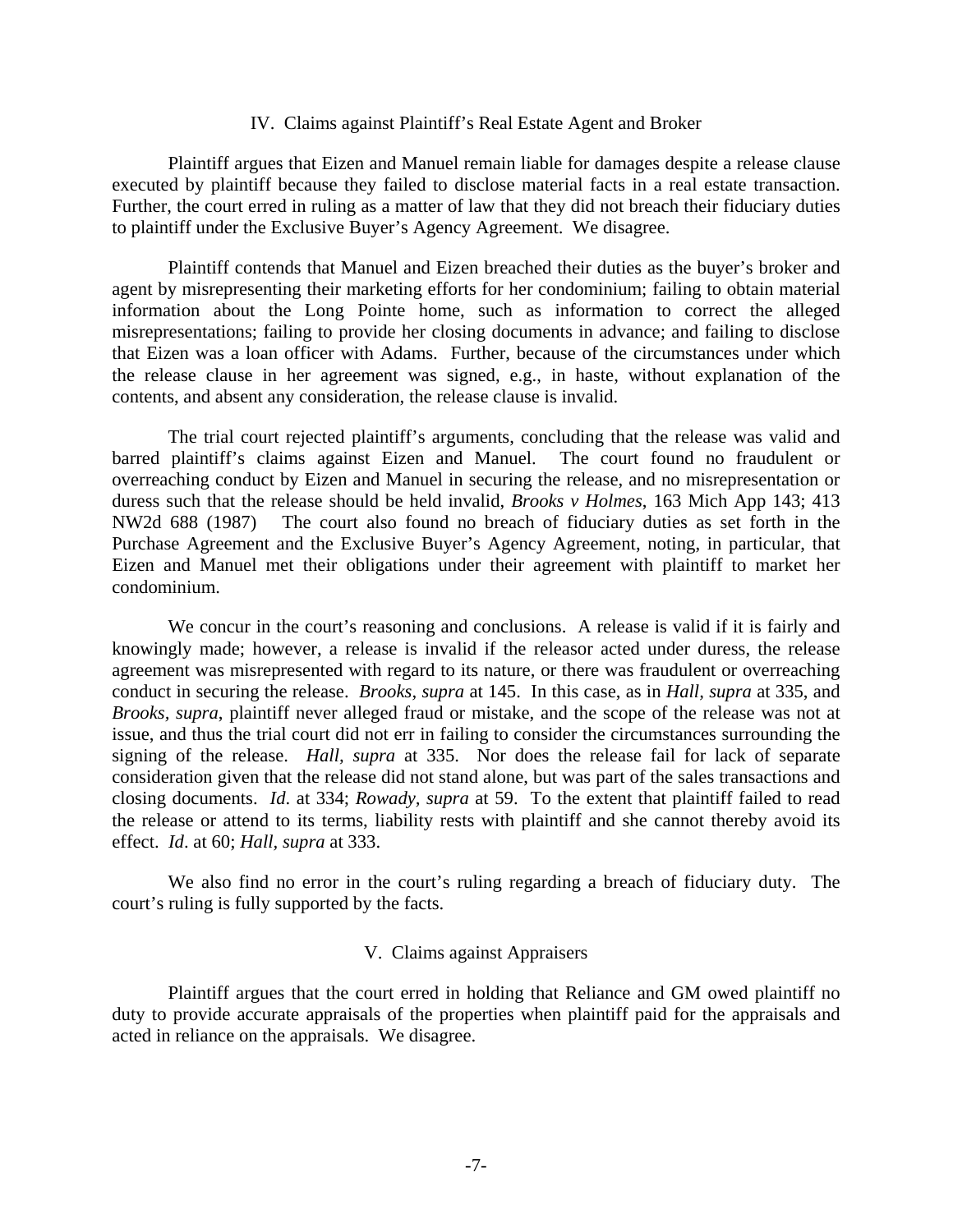Plaintiff alleged negligence claims against Reliance and GM based on their failure to provide accurate and competent appraisals, to disclose all factual differences between the appraised properties and the comparables, and to independently support their appraisals with proper and relevant market information.

relied on the appraisal to establish the listing price for her condominium. With regard to GM, the trial court found no duty owed to plaintiff. The court noted that Adams contacted GM to obtain the appraisal and that its cover letter specifically stated that the appraisal was for the mortgage company (Adams), and that the borrower (plaintiff) was not the client and could not use the report for any purpose. Further, the court found that contrary to plaintiff's assertion, GM made no representations to plaintiff and there was no evidence that she

With regard to Reliance, the court concluded likewise that the appraisal was done for the sole benefit of Adams, the mortgagee, and thus Reliance owed plaintiff no duty. The court quoted a provision in the appraisal stating "[t]hat the market value is to estimate the market value for federally related mortgage purposes," and also noted that the president of Adams averred in his affidavit that Adams ordered the appraisal to comply with Fannie Mae and Freddie Mac requirements, and it was done for their benefit.

Concerning any third-party beneficiary claim, which the court noted plaintiff did not plead, the court nevertheless concluded that any such claim would fail. The court reasoned that there was no express promise by Reliance that it would act on behalf of plaintiff.

Plaintiff has failed to show any error in the trial court's reasoning or conclusions. Plaintiff cites no authority in support of her arguments, other than citation to MCL 339.2609, which generally addresses appraisal requirements under the occupational code, and MCL 600.1405, which generally addresses the rights of third party beneficiaries. As noted previously, an appellant may not merely announce a position or assert an error and then leave it up to this Court to discover and rationalize the basis for his claims, elaborate for him his arguments, and then search for authority either to sustain or reject his position. *Yee, supra* at 406. Because plaintiff has failed to adequately argue the merits of this allegation of error, this issue is abandoned. *Id*.

In any event, we find no evidence that plaintiff relied on the appraisals in setting the listing price of her condominium<sup>5</sup> or in deciding to purchase her Long Pointe home. It is undisputed that plaintiff listed the condominium for sale at a price of \$174,500 on September 10, 2001, before an appraisal was even requested from GM. Likewise, plaintiff entered into a purchase agreement for the Long Pointe home two weeks before Reliance prepared its appraisal of the home.

 $\overline{a}$ 

<sup>&</sup>lt;sup>5</sup> Although plaintiff cites her deposition testimony in support of this assertion, the cited testimony does not appear to be included in the exhibit referenced or otherwise provided on appeal.